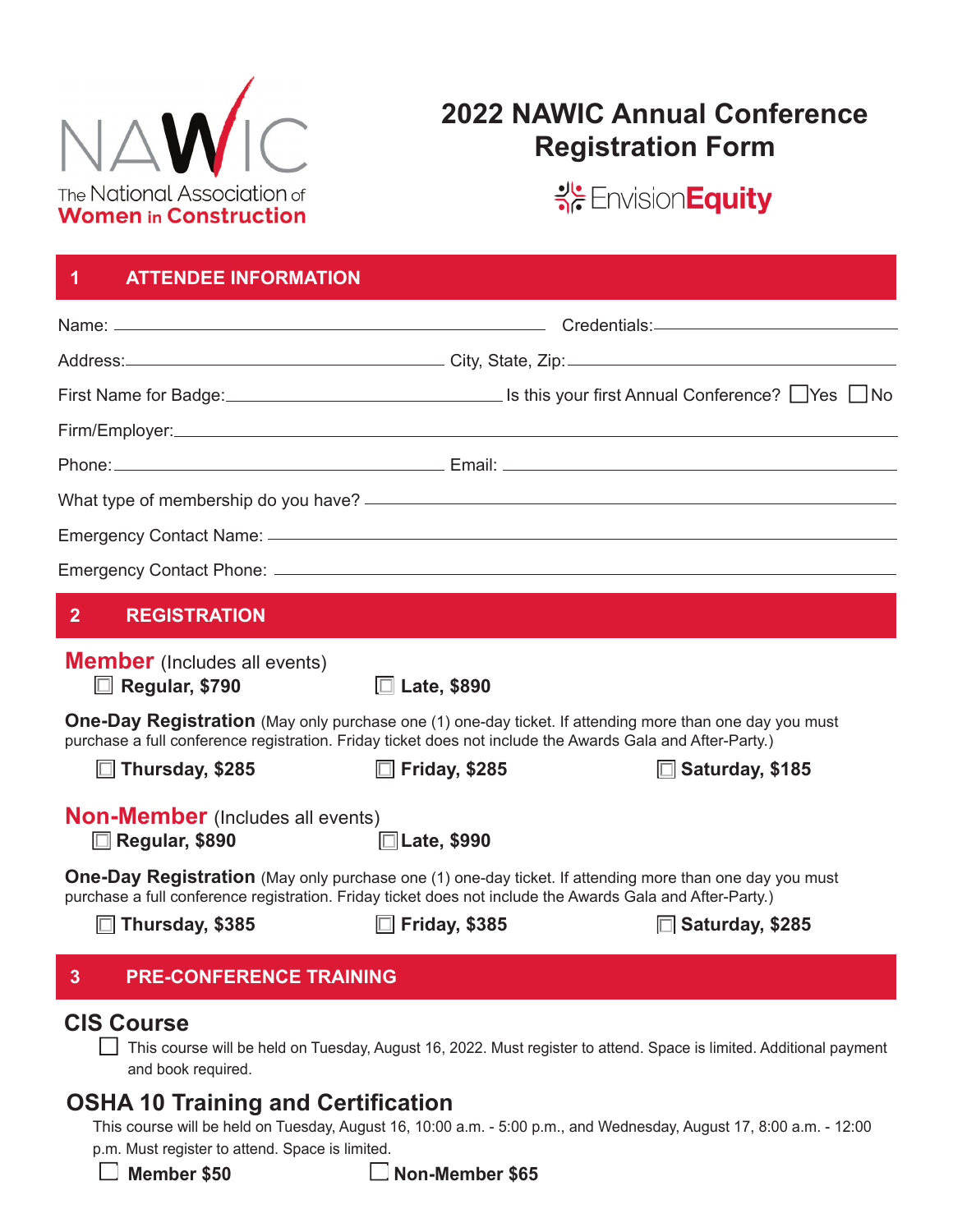### **4 ADDITIONAL TICKETS (Guest)**

#### **Quantity**

Opening Networking Reception, Wednesday, \$65

Industry Luncheon, Thursday, \$75

Installation & Recognition Luncheon, Friday, \$75

NAWIC Awards Gala & After-Party, Friday, \$110

Closing Brunch, Saturday, \$80

Name(s) of Guest(s):

#### **5 EXTRA ITEMS**

#### **Quantity**

|                                                                                     | Raffle Ticket for 68 <sup>th</sup> Annual Conference Registration* (\$10 each or 3 for \$20) |      |              |      |  |  |  |  |
|-------------------------------------------------------------------------------------|----------------------------------------------------------------------------------------------|------|--------------|------|--|--|--|--|
|                                                                                     | Souvenir Pin (\$5)                                                                           |      |              |      |  |  |  |  |
|                                                                                     | _lT-Shirt (\$25)                                                                             | Grev | $\Box$ White | Size |  |  |  |  |
| *\\{inpine tieled has no cook value and must be redeemed for 0000 Appuel Conference |                                                                                              |      |              |      |  |  |  |  |

\*Winning ticket has no cash value and must be redeemed for 2023 Annual Conference.

| $6\phantom{a}$<br><b>MEALS</b>                                                                                 |                                             |                                                                                  |  |     |                                                  |  |  |
|----------------------------------------------------------------------------------------------------------------|---------------------------------------------|----------------------------------------------------------------------------------|--|-----|--------------------------------------------------|--|--|
| Will you be attending the Thursday breakfast?                                                                  |                                             |                                                                                  |  | Yes | <b>No</b>                                        |  |  |
| Will you be attending the Thursday Industry Luncheon?                                                          |                                             |                                                                                  |  | Yes | <b>No</b>                                        |  |  |
| Will you be attending the Friday breakfast?                                                                    |                                             |                                                                                  |  | Yes | <b>No</b>                                        |  |  |
| Will you be attending the Friday Installation & Recognition Luncheon                                           |                                             |                                                                                  |  | Yes | <b>No</b>                                        |  |  |
| Will you be attending the Friday Gala?                                                                         |                                             |                                                                                  |  | Yes | <b>No</b>                                        |  |  |
| Will you be attending the Closing Keynote Brunch on Saturday?                                                  | Yes                                         | <b>No</b>                                                                        |  |     |                                                  |  |  |
| <b>Dietary Restrictions</b>                                                                                    |                                             |                                                                                  |  |     |                                                  |  |  |
| $\Box$ Vegetarian                                                                                              | $\Box$ Vegan                                | $\Box$ Gluten-Free                                                               |  |     | □ Food Allergies <u>________________________</u> |  |  |
| 7 <sup>7</sup><br><b>PAYMENT INFORMATION</b>                                                                   |                                             |                                                                                  |  |     |                                                  |  |  |
| Grand Total: \$________________(Totals from Sections 2-5)                                                      |                                             |                                                                                  |  |     |                                                  |  |  |
| Payment Type: □ Visa □ MasterCard □ American Express □ Discover □ Check payable to NAWIC                       |                                             |                                                                                  |  |     |                                                  |  |  |
|                                                                                                                |                                             |                                                                                  |  |     |                                                  |  |  |
| Expiration Date: __________________                                                                            |                                             | CVV Code (Three-digit code on back of card): ___________________________________ |  |     |                                                  |  |  |
|                                                                                                                | Billing Zip Code: _________________________ |                                                                                  |  |     |                                                  |  |  |
| Authorized Signature: Manual Content of Science Content of Science Content of Science Content of Science Conte |                                             |                                                                                  |  |     |                                                  |  |  |